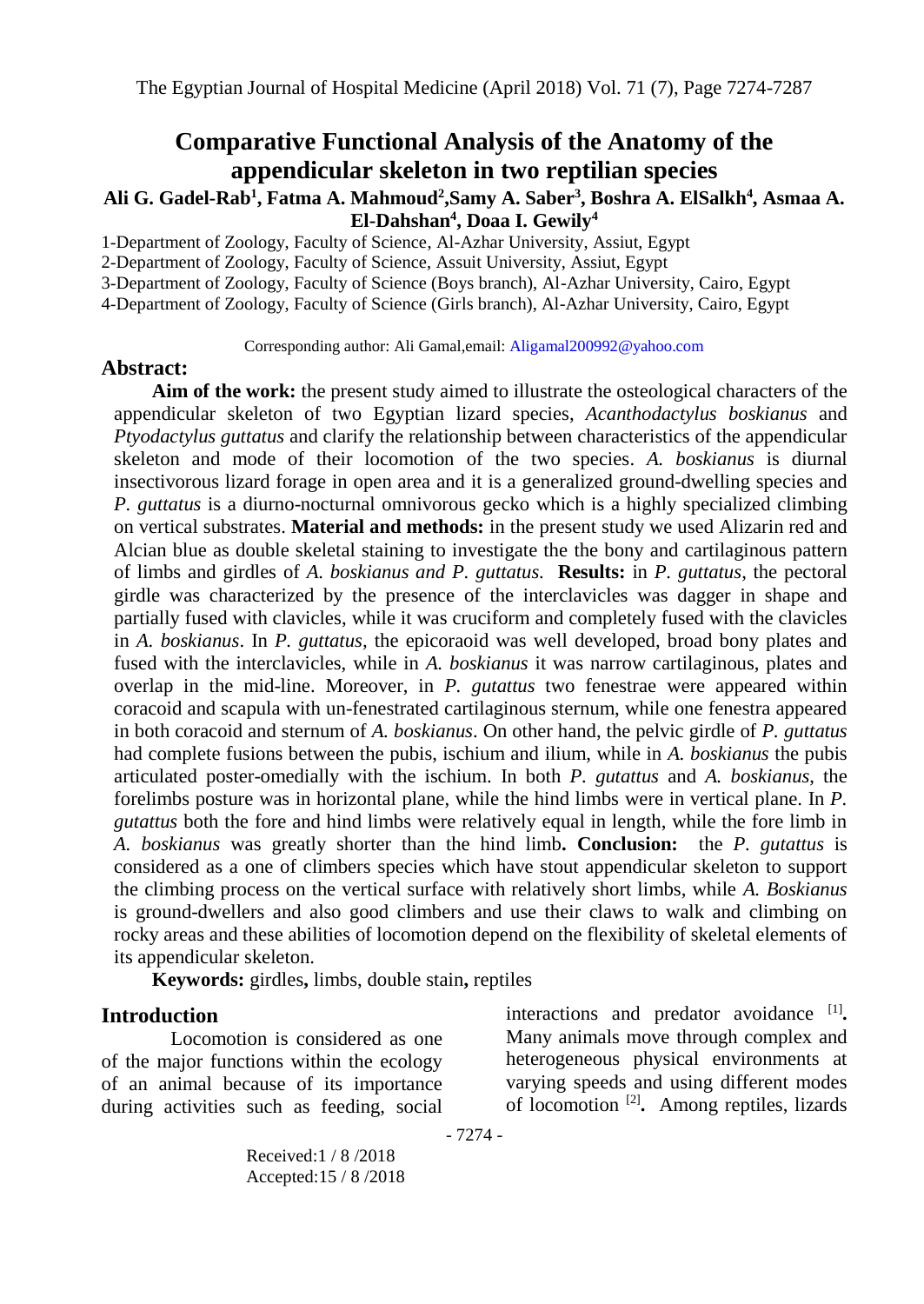have the widest geographical distribution encompassing a wide range of locomotor habitats. This is reflected in a large morphological diversity of the general body form and of the locomotory apparatus among these animals. The interspecific variation of modes of locomotion among lizards has been explored by different authors. Nerveless, have failed to find clear correlations between limb morphology and lifestyle. Thus, lizards are an interesting group to study the effects of radical changes in locomotor habitat (e.g. climbing, swimming or digging vs running) on the locomotory apparatus [3-4] **.**

The present study aimed to clarify the correlation between the morphoosteological characteristics of the appendicular skeleton of two lizard species and mode of their locomotion. The two selected species sharing the same desert habitat, but differ in mode of their locomation; *A. boskianus* is diurnal insectivorous lizard forage in open area and it is a generalized ground-dwelling species and *P. guttatus* is a diurnonocturnal omnivorous gecko and it is a highly specialized climbing on vertical substrates.

## **Material and methods**

Fourteen adult Bosc's fringe-toed lizard, *Acanthodactylus boskianus* and spotted fan-toed geckos, *Ptyodactylus guttatus* were collected from different regions of Sinai and sacrificed by ether anesthesia. The skeletal elements of three specimens were carefully dissected from the surrounding muscles and fascia and then they were bleached with hydrogen peroxide (H2O2). The figures of appendicular skeleton of both studied specimens were prepared by outlining the anatomical preparations with help of the camera Lucida. To illustrate the bony and cartilaginous pattern of limbs and girdles of both studied specimens, three specimens from each species were stained in a solution of 80 ml ethanol (95%), 20 ml glacial acetic acid and 15 mg Alcian blue 8GN for 24 h, then hydrated in descending series of ethyl alcohol and in water for a period of 7 days with several changes. The soft tissue was completely re-stained and the blue cartilage became discernable from the other tissue after maceration in weak 0.1 KOH. The specimens were transferred to 0.1% KOH containing 0.1% Alizarin red-S to turn the solution deep purple, stained for 24 h, until the shafts of the thickest long bones become uniformly deep red. Then the specimens were transferred to a series of 0.1% KOH and glycerin (3:1, 1:1, 1:3), followed by fully glycerin, for approximately 24 h in each step. Few crystals of thymol were added to pure glycerin to inhibit mold and bacteria, after which the specimens were stored in a cool and dark place. The stained samples were examined and photographed under Leica Sterio microscope.

## **Results:**

## **Anatomical investigation of appendicular skeleton**

The basic pattern of the skeletal structure of pectoral and pelvic girdles as well as the fore and hind limbs elements ars similar in both studied reptile species; *P. guttatus* and *A. boskianus*. At the same time, there were gradual variations in the shape and ossification of some elements with presence or absence of fenestrae as well as the length of the elements constituting the fore and hind limbs and angle of articulation with the pectoral and pelvic girdle. The pectoral girdle of *P. guttatus* and *A. boskianus* consisted of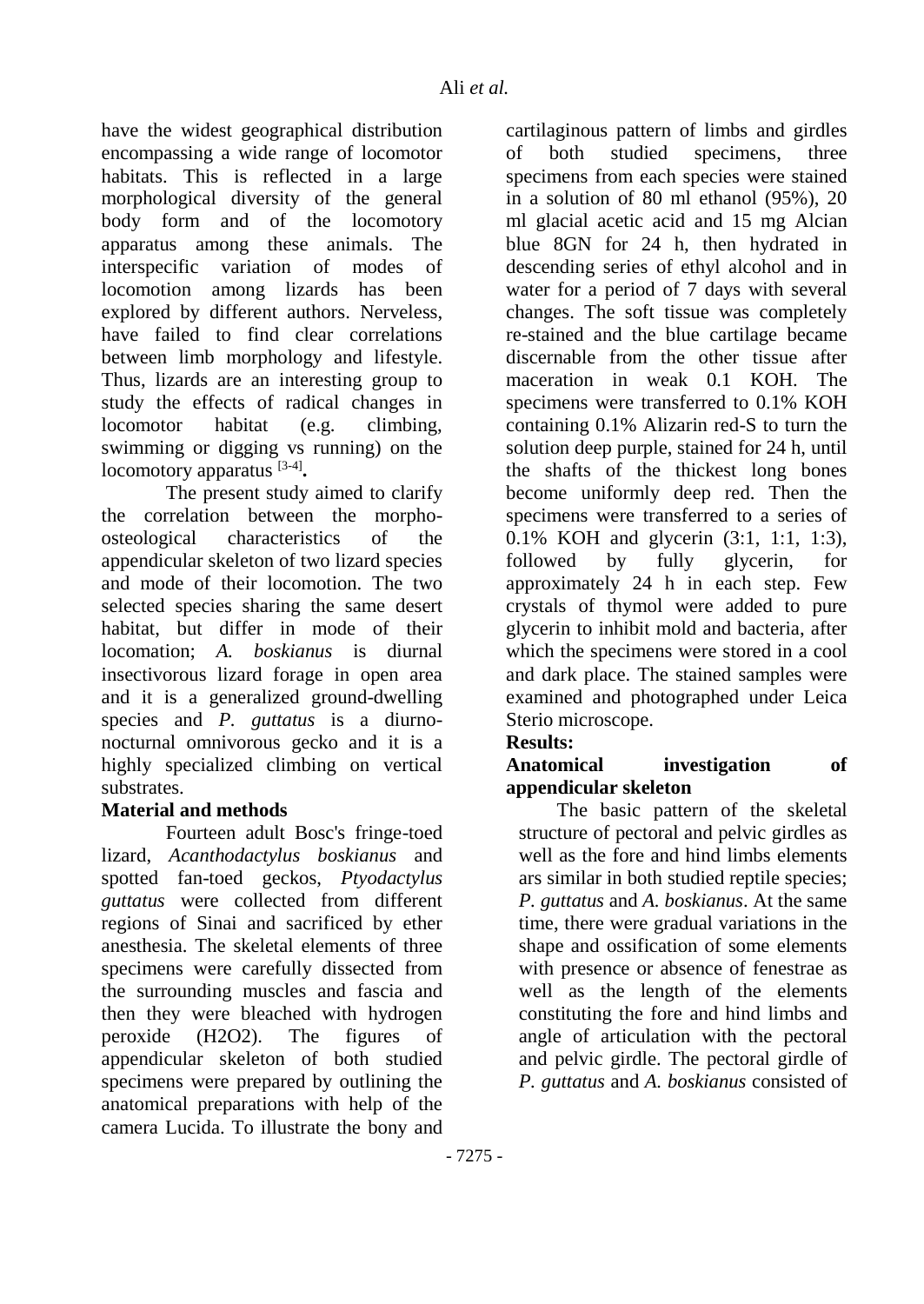paired elements (clavicles, scapulae, coracoids epicoracoids and suprascapulae) and unpaired element (interclavicles). In *P. guttatus* and *A. boskianus*, the paired clavicle (CL) was completely bony hooklet-shaped structure slightly dilated laterally. The two halves of clavicle were jointed at mid-ventral line, medial to the scapula and articulated laterally with anteroventral notch of the supra-scapula (SSC) **(Figs. 1a, 1b, 1c, 1d).** Interclavicle (ICL) was unpaired bony structure found in mid-ventral line to joins both halves of the girdle across the midline. In *P. guttatus*, the interclavicles was dagger in shape and partially fused with clavicles, while it was cruciform and completely fused with the clavicles in *A. boskianus* **(Figs.1a,1b,1c,1d).**The coracoid (CO) of *P. guttatus* and *A. boskianus* is a stout triangular paired bony element. The two coracoids are fused antero-dorso-laterally with scapula and articulated medially with the epicoracoid and laterally with the head of humorous bone. In *P. guttatus*, the coracoid and scapulocoracoid fenestrae were observed while in *A. Boskianus*, only one coracoid fenestra is present **(Figs.1a,1b,1c,1d).**The epicoraoid (EPC) of both studied species was paired, triangular-shaped flat plate with convexly curved at their inner border. In *P. guttatus,* the epicoraoid was well developed, broad bony plates which were fused medially with the interclavicles. While in *A. boskianus,* the epicoracoid was cartilaginous, narrow plates and overlap in the mid-line (the left being ventral to the right) **(Figs.1a, 1b, 1c, 1d).** The sternum (ST) of both *P. guttatus* and *A. boskianus* was unpaired, partially calcified triangular-shaped structure. In *P. guttatus*, sternum was un-fenestrated while, in *A. Boskianus* it was fenestrated. The postero-lateral edge of sternum was

provided with articulated facets for articulation with ribs. In both *P. guttatus* and *A. boskianus*, the ribs of the ninth, tenth and eleventh vertebrae reach the sternum independently (STR), while ribs of the twelfth and thirteenth vertebrae join to form the xiphisternum (XST) **(Figs.1a,1b,1c,1d).**The skeleton of fore limb of both studied species which consisted of humerus, radius, ulna, metacarpals and digits were calcified.In *P. guttatus* and *A. boskianus* both the proximal and distal ends of the humerus were greatly expanded and flattened with the middle part of humerus in *P. guttatus* was more or less slender. The proximal end articulated with the glenoid cavity (G) of the pectoral girdle **(Figs.1a, 1b,1c,1d).** While, the distal end had two heads; one head articulated with the radius, while the other articulates with the ulna **(Fig.3).**In both *P. guttatus* and *A. boskianus* the radius and ulna were separate bones and slightly smaller in length than the humerus **(Figs.3,4a,4b,4c,Ad,4e,4f,4g,4h).**

The carpals of both studied species which articulate with the radius and ulna. the elements consisted of proximal row of the carpus which was composed of radiale (RLE), centrale (C), ulnare (ULE) and a row of five distal carpals. The radiale was a transverse longer bone of the carpus which articulated postero-laterally with the epiphysis of the radius and articulates anteriorly with the first distal carpus. The ulnare was a rectangular-shaped process that slightly larger than the radiale articulated postero-laterally with the epiphysis of the ulna, anteriorly with the fourth and fifth distal carpals and laterally with the partially calcified pisiform (PIS). The radiale was completely separated from the ulnare by central **(Figs.4a, 4b, 4c, Ad, 4e, 4f, 4g, 4h).**

The palmar sesamoids (PS) in *A. boskianus* were two semi-triangular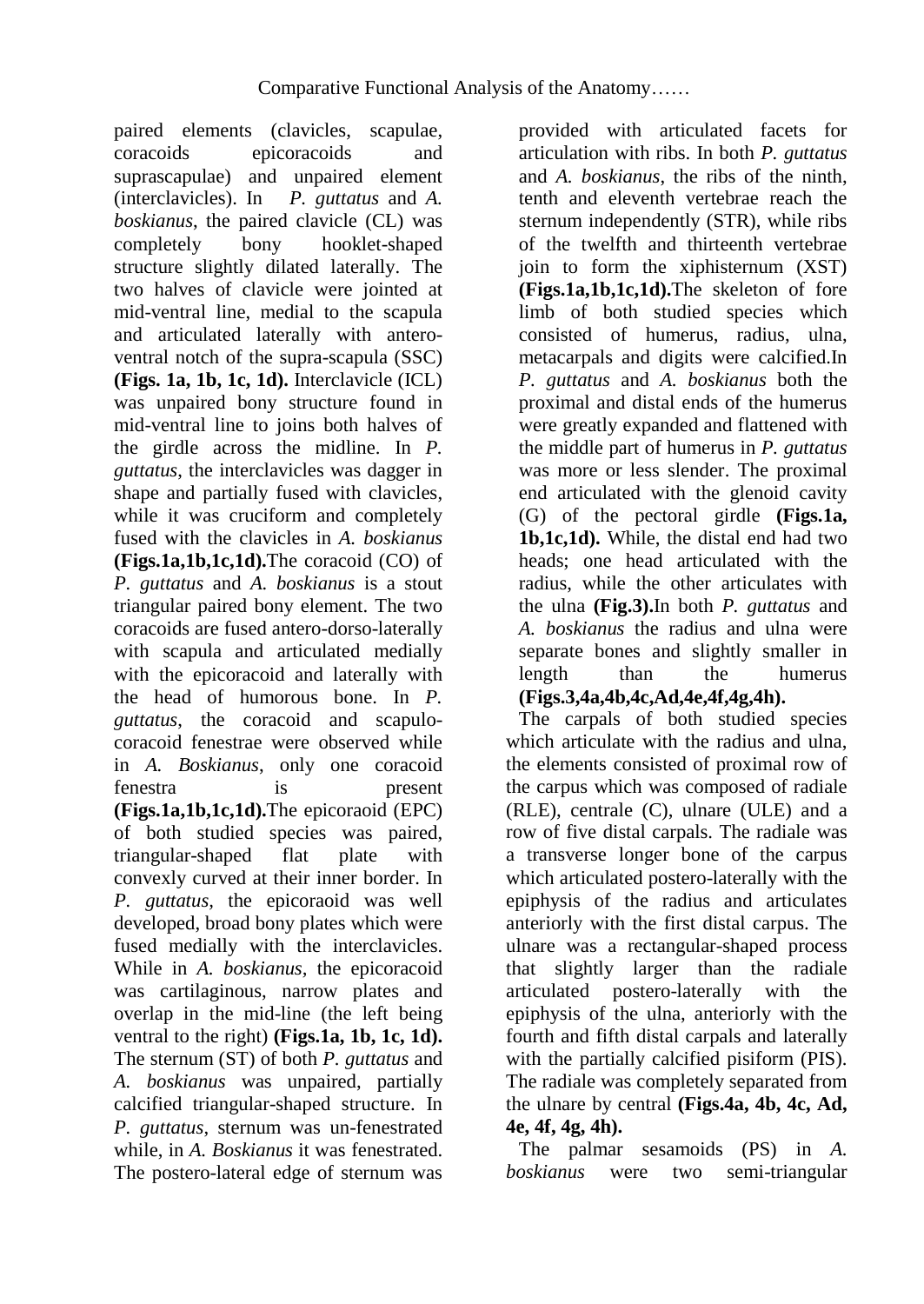calcified rudiments which were located on the ventral surface of the proximal phalanges of the digits III and IV **(Fig.4g, h)**. Those sesamoids were not evident in P. guttatus. Moreover, in *P. guttatus* a small calcified pisifom (PIS) laid on the outer side of the ulnare **(Figs.4c, Ad, 4g, 4h)**. The pentadactyl fore limb of *P. guttatus* and *A. boskianus* was formed of five metacarpals, each of which articulates with one of five phalanges. The phalangeal formula of both *P. guttatus* and *A. boskianus* in each digit from the thumb outward was commonly 2: 3: 4: 5: 3 **(Figs. 3, 4a, 4b, 4c, Ad ,4e, 4f, 4g, 4h).**

In *P. guttatus* and *A. boskianus*, the pelvic girdle was composed of two halves, each half of the pelvic girdle consisted of the pubis (P), ilium (IL) and ischium (IS); they met at the acetabulum (AC) and built together an extensive foramen (ischio-pubic fenestra, Fc) which was normally undivided. A cartilaignous ischiadic process (spine Ischia, IP) was developed from the ischium and the prepubic (pectinael, PP) process from the posterolateral margin of the pubis. There was a distinct variation in the shape of pubis, ischium and ilium of the two studied species **(Figs. 2a, 2b, 2c, 2d)**.

In *P. guttatus* and *A. boskianus*, the pubis (P) was a paired ventro-lateral bony process. In *P. guttatus*, the pubis appeared as broad transverse bone fused at ventromidline through partially calcified epipubic process (Ep). While, in *A. boskianus*, the paired pubis seemed as elongated bone with narrow anterior end that articulates at ventro-midline with narrow triangular epipubic process (Ep). Posteriorly, the pubis of both studied species became broad and beared obturator foramen (OF) posterior to prepubic (pectineal process, PP) which was located on the posterolateral margin of pubis. That pectineal process was more developed in *P. guttatus* than that of *A. boskianus* **(Figs. 2a, 2b, 2c, 2d)**. Moreover, in *P. guttatus* the posterior end of pubis was completely fused posteroventrally with ischium and posterodorsally with ilium, while in *A. boskianus* the pubis articulates posteromedially with the ischium.The ischium (IS) of *P. guttatus* and *A. boskianus* was a paired broad bony element which was completely fused antero-ventrally with the pubis and postero-dorsally with ilium. In *P. guttatus* the two ischial halves were tightly fused with each other at ventro-midline through thick cartilage (pubic ischiadic symphysis, Is) **(Figs. 2a, 2b)**. While in *A. boskianus* it is articulated antero-medially with each other through pubic ischiadic symphysis (Is) that extended anterio-medially to fuse with a thin rode-like cartilaginous spine (pubic ischiadic, PISS) and posteromedially with a another cartilaginous rode-like process (ischiadic process, ISCS) **(Figs.2c,2d)**.

The ilium (IL) of *P. guttatus* and *A. boskianus* was a paired curved bony process fused dorsally with ischium and pubis. In *P. guttatus*, the ilium was homogenous rod shape and ends distally by cartilaginous epiphysis **(Figs.2a, 2b)**. While, in *A. boskianus*, the distal end of ilium was pointed and the cartilaginous epiphysis was no evident **(Figs.2c,2d)**.The skeleton of hind limb of both studied species which consisted of femur, tibia, fibula, metatarsals and digits were calcified. The femur bone (FE) of both *P. guttatus* and *A. boskianus* was more or less, similar in shape to the humerus, possesses a shaft which was quite cylindrical throughout its whole length. The proximal head of the femur articulates

Received: / /2018 DOI Accepted: / /2018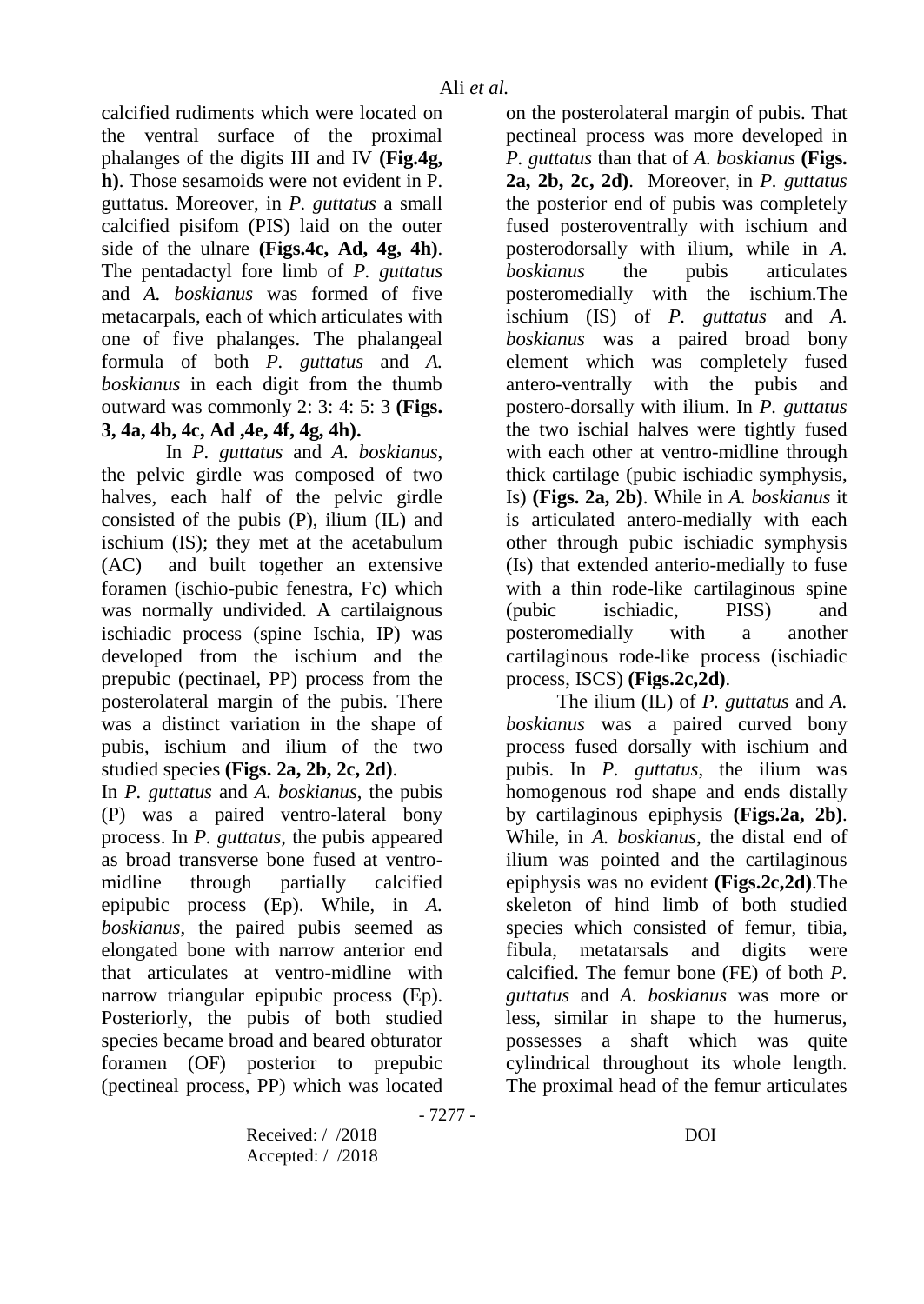with the acetabulum of pelvic girdle, while the distal one forms two condyles; the tibular condyle articulates with the tibia and fibular one that articulates with the fibula at the knee. The femur bone in *A. buskianus* is partially calcified, while the femur bone of *P. gutattus* was completely bony structure **(Figs.2a,2b, 2c,2d,3)**. The tibia (T) and fibula (F) of both *P. guttatus* and *A. boskianus* were nearly equal in length, distinctly shorter than the femur, and longer than the radius and ulna. Both the tibia and fibula were partially calcified in *A. boskianus,* while they were completely bony structure in *P. gutattus*. The tibia was stouter than the fibula and had an expanded head with single broad surface articulated with the most part of the tibial condyle of the femur. The distal part of both fibula and tibia articulated with the tarsal bone at the ankle **(Figs.5a, 5b, 5c, 5d, 5e, 5f, 5g, 5h).**

The tarsus (TA) was composed of a large proximal bone which articulated proximally with the tibia and fibula and distally with a varying number of distal tarsals. The proximal tarsus (PTA) element of *A. boskianus* consisted of two fused calcified rudiment bones which may be represented as a fused astragalus and calcaneum and possess on its proximal side two surfaces to articulate with the tibia and fibula **(Figs.5e,5f,5g,5h)**. Meanwhile, the proximal tarsus in *P.gutattus* represented by single large bone with two proximal sockets to articulate with the tibia and fibula and one distal socket to articulates with the fourth distal tarsus (TA4). The distal row of the tarsus consisted of two elements, which represented the third and fourth distal tarsals **(Figs. 5a, 5b, 5c, 5d**). In *A. buskianus,* the proximal tarsal articulated with the third and fourth distal tarsals. The third distal tarsal articulated with the second and third metatarsus and the fourth distal tarsal articulated with both the fourth and fifth metatarsus **(Figs.5e, 5f, 5g, 5h)**. While, in *P.gutattus,* the third distal tarsus articulated proximally with the fourth distal tarsus and distally with the first and second metatarsus. The fourth distal tarsus articulated distally with the third, fourth and fifth metatarsus **(Figs.5a, 5b, 5c, 5d**). In *A. boskianus* the fibular patella and sole sesamoids were missed. The epiphyses of the femur, tibia, fibula, phalanges and distal tarsals were partially calcified. The epiphyses of femur, tibia and fibula were un fused with their shafts **(Figs.5e, 5f, 5g, 5h)**. The metatarsus consisted of five metatarsal bones each of which articulated with one of five phalanges. The longest metatarsus was the second. The typical digital formula of the foot of both *P. guttatus* and *A. boskianus* was 2. 3. 4. 5. 4 **(Fig.5)**. The digits ended with claws. The last phalanx of *P. guttatus* was produce rode-like process as a continuous structure which supported the terminal pads of each digit **(Figs. 5a, 5b, 5c, 5d**).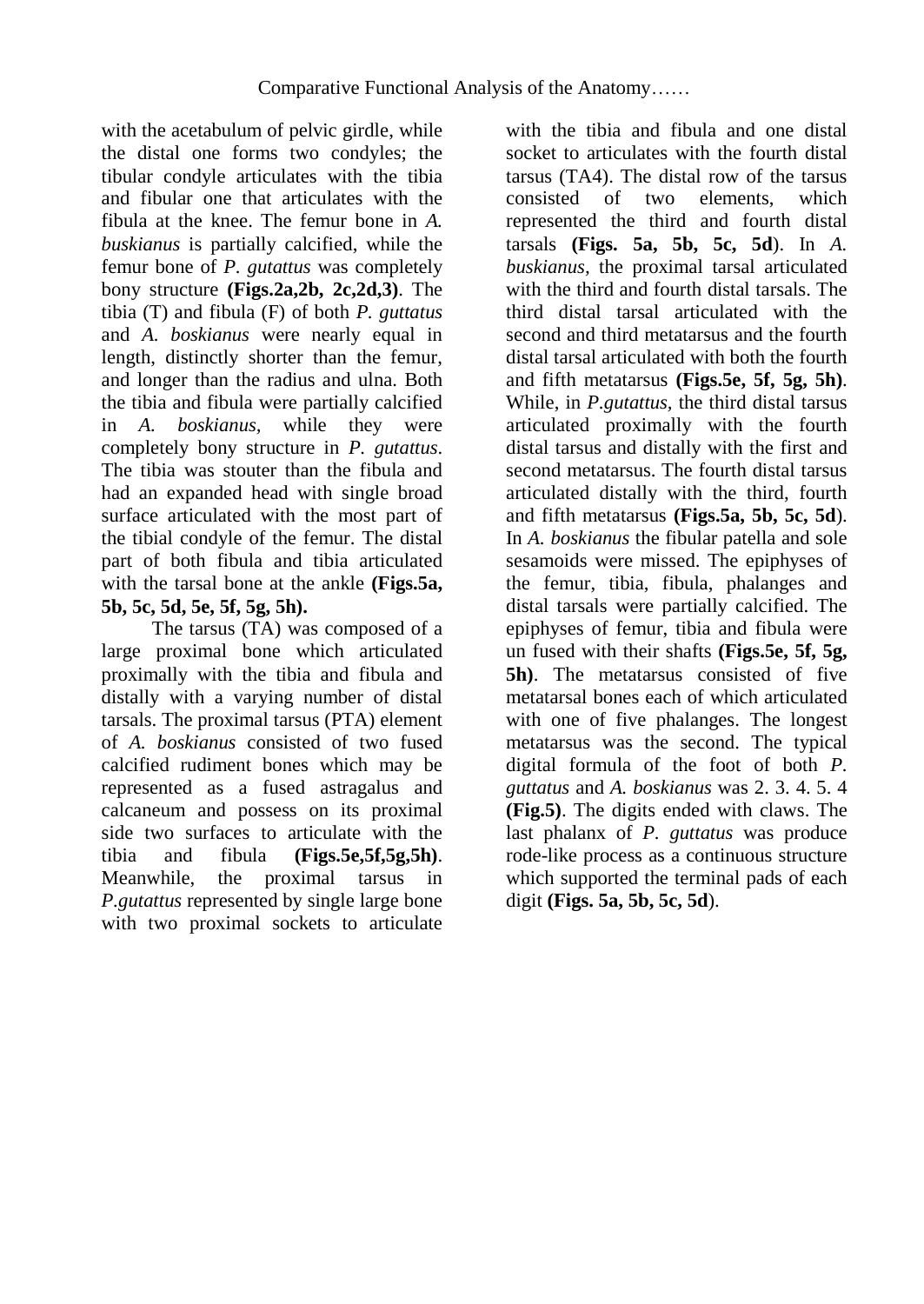# **.Figure Captions**



**Fig.1.** Ventral view of the pectoral girdle; (a&b) of *P. guttatus* scale bar 5mm and (c&d) of *A. boskianus* scale bar 2mm. ("b,d" Stain with Alcian blue-Alizarin red) showing, the paired clavicle (CL), coracoid (CO), epicoraoid (EPC), supra-scapula (SSC), scapulae (SC), unpaired interclavicle (ICL) and sternum (ST) which articulate with ribs (R). Note: glenoid cavity (G) for articulation with proximal end of humerus (H).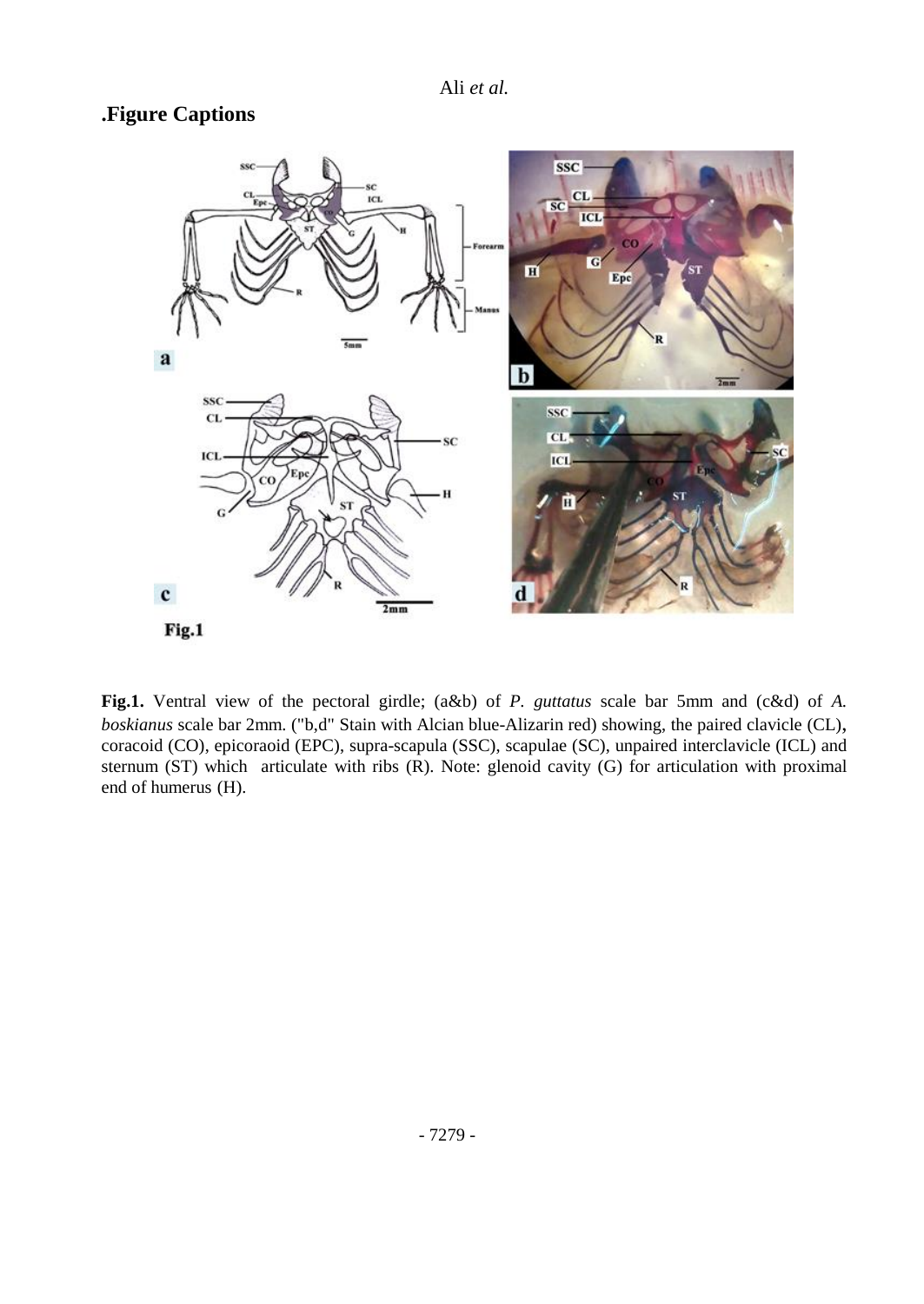Comparative Functional Analysis of the Anatomy……



# Fig.2

**Fig.2.** Ventral view of the pelvic girdle; (a&b) of *P. guttatus* and (c&d) of *A. boskianus* ("b,d" Stain with Alcian blue-Alizarin red) showing pubis (P), ilium (IL), ischium (IS), ischio-pubic fenestra (Fc), ischiadic process (IP), epipubic (Ep), prepubic (PP), obturator foramen (arrow), pubic ischiadic symphysis (Is), pubic ischiadic (PISS), ischiadic process (ISCS) and acetabulum (AC) for articulation with proximal end of femur (FE).scale bar 2mm.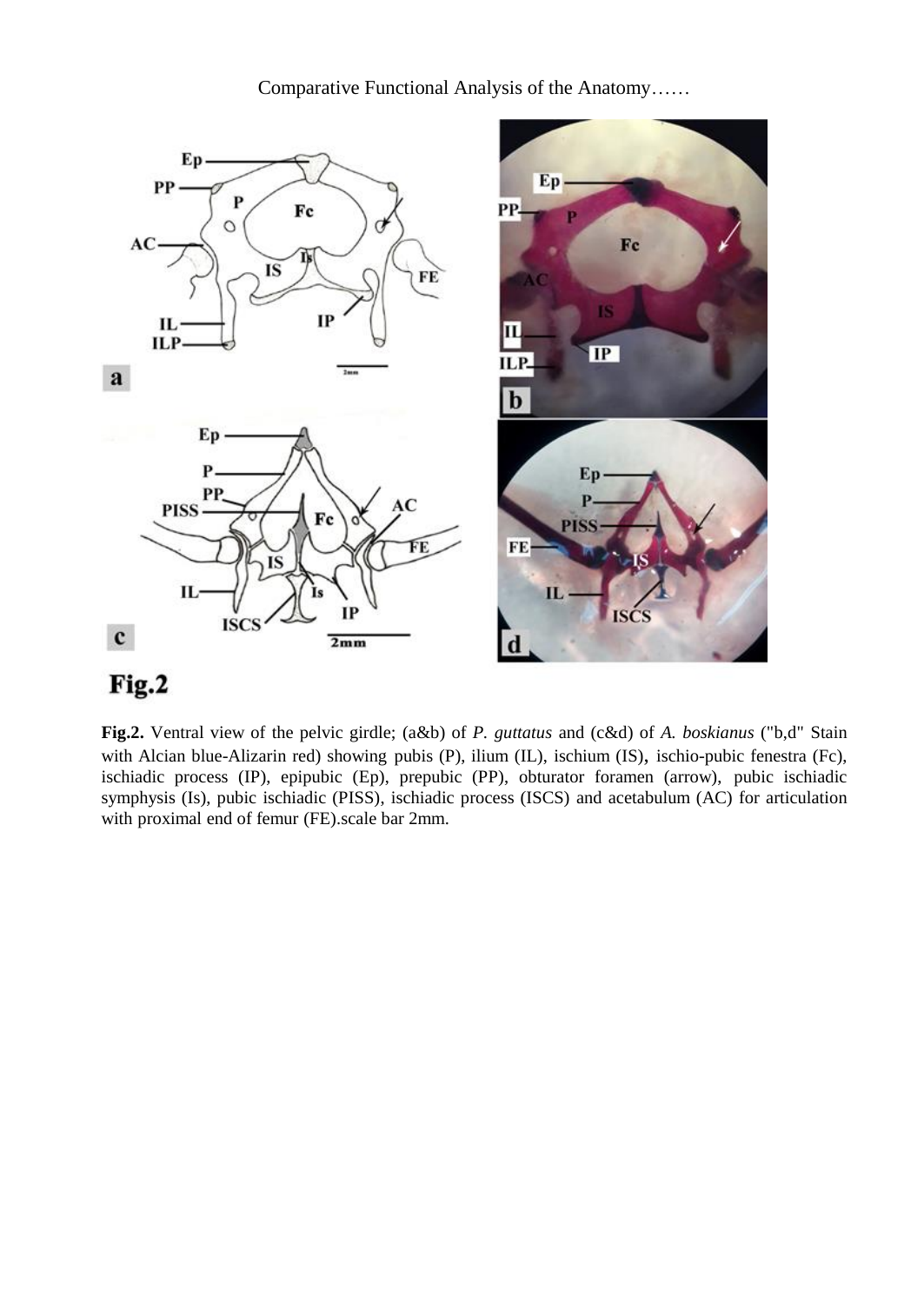

**Fig.3**. Photomacrograph of the appendicular skeleton of (a) *P. guttatus* (b) *A. boskianus* (Stained with Alcian blue-Alizarin red) showing the limbs posture of limbs of both studied species.





**Fig.4**. Fore limbs; (a&b; dorsal view of left and right forelimb, (c&d) ventral view of left and right fore-limb of *P.* guttatus) scale bar 5mm, (e&f; dorsal view of left forelimb and (g&h) ventral view of left forelimb of *A. boskianus*) scale bar 2mm ("b,d,f,h" Stain with Alcian blue-Alizarin red) showing radius (R), ulna (U), radiale (RLE), centrale (C) and ulnare (ULE) and palmar sesamoids (PS) at ventral view.

- 7281 -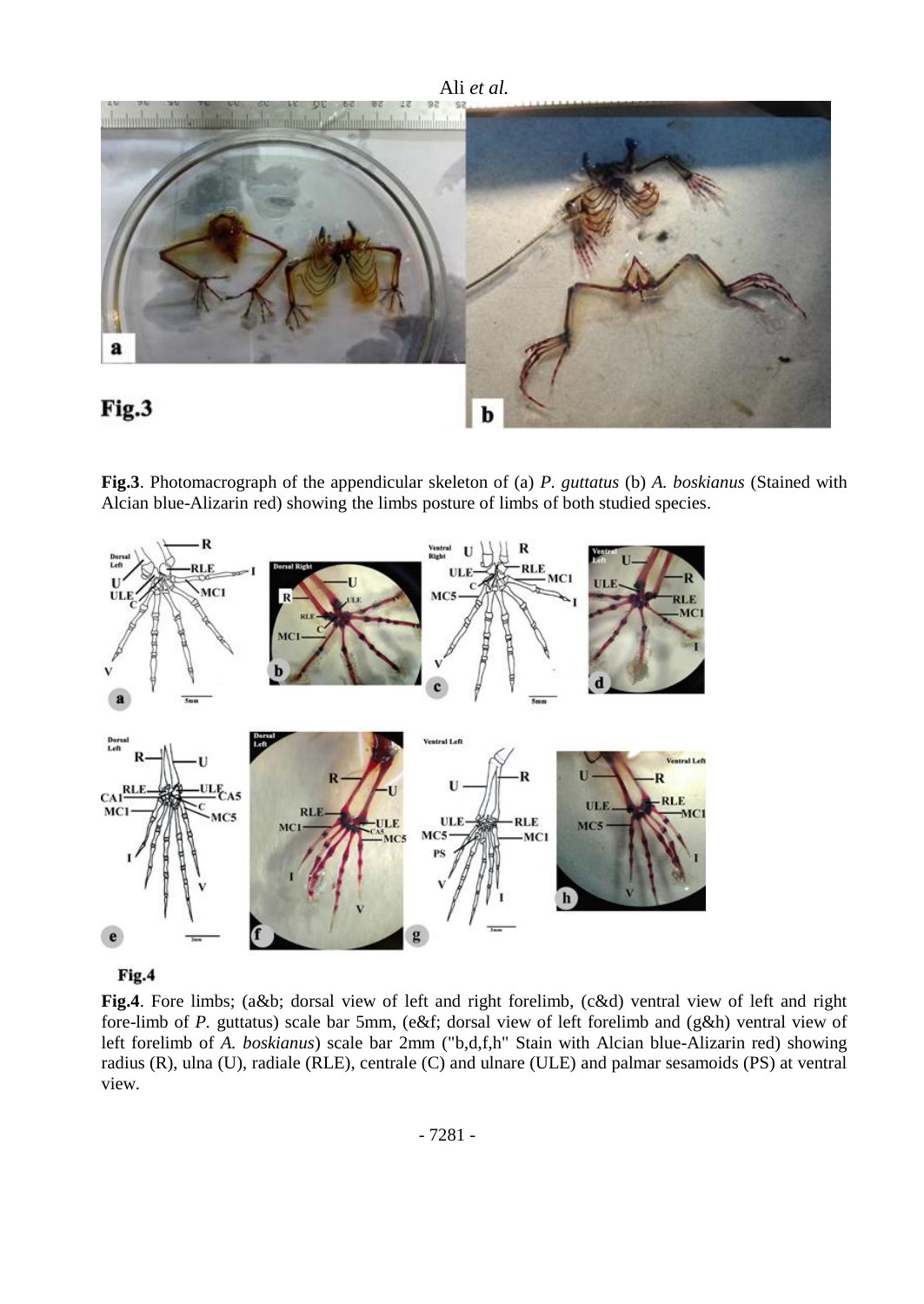

**Fig.5**. Hind limbs; (a&b; dorsal view of right hind limb and (c&d) ventral view of right hind limb of *P. guttatus*) scale bar 2 mm and (e&f; dorsal view of left hind limb and (g&h) ventral view of left forelimb of *A. boskianus*) scale bar 5mm ("b,d,f,g" Stain with Alcian blue-Alizarin red) showing tibia (T) and fibula (F), proximal tarsus (PTA), third, fourth distal tarsus (TA3,TA4) and metatarsus (MT).

#### **Osteometric characters of the fore and hind limbs.**

In both studied species, the limbs length exhibited differences between all the investigated specimens of the two species. The fore and hind limbs of *A. boskianus* were shorter in length in comparison with the fore and hind limbs of *P. guttatus* **(Figs.6,7,8,9 and table 1,2).**There was relationship between fore and hind limbs lengths in all the investigated specimens of the two species. The hind limb of *A. boskianus* was longer than the fore limb, while in *P. guttatus* the fore limb was relatively of the same length of the hind limb **(Figs.8,9 and table 1,2).**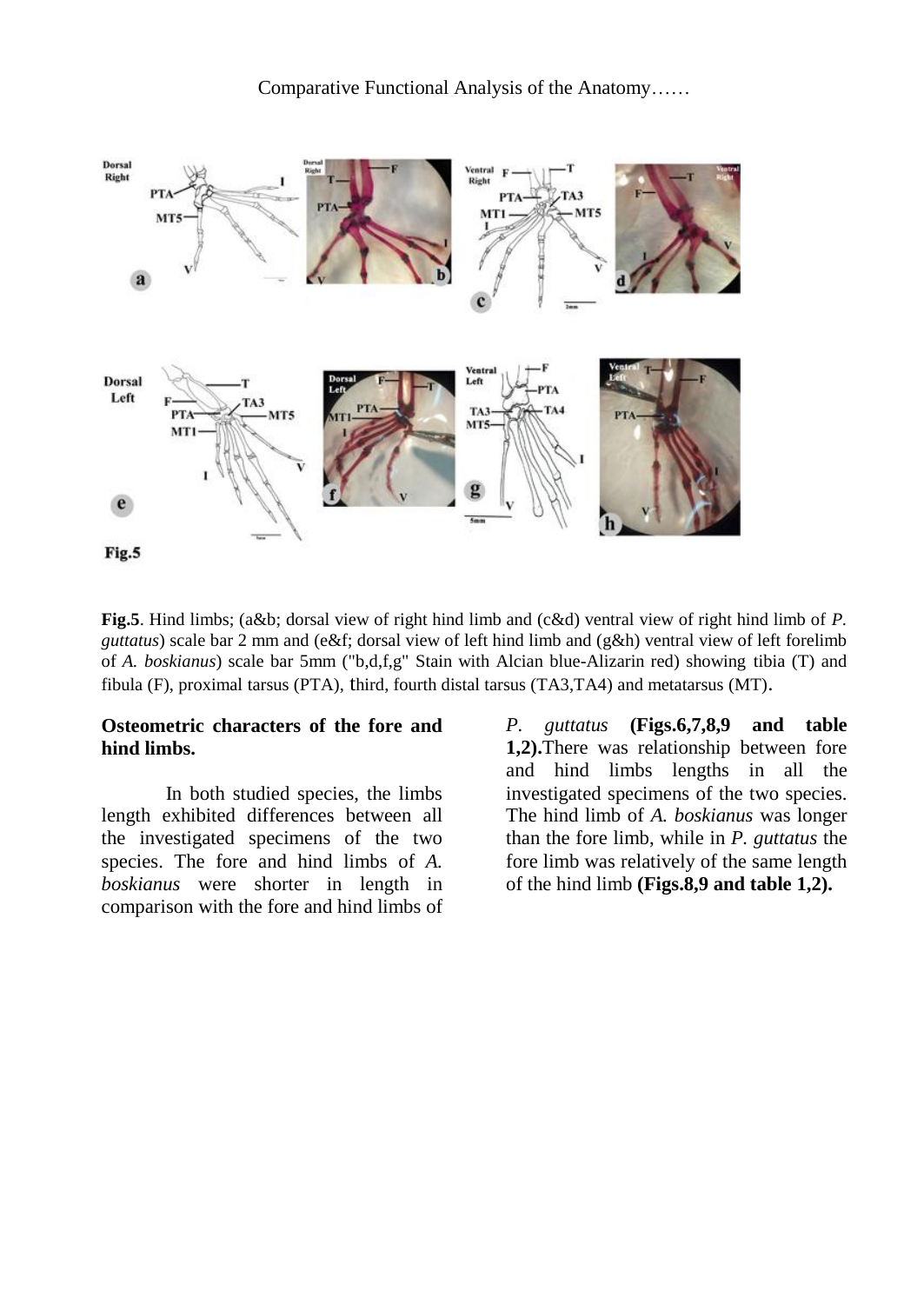## Ali *et al.*

**Table1**. The osteometric characters of the fore limb of two examined squamates species. The basic statistics (mean  $\pm$  SD)

| Osteometric characters | A. boskianus     | P. guttatus      |
|------------------------|------------------|------------------|
|                        | $X \pm SD$       | $X \pm SD$       |
| Fore limb length (FOL) | $17.18 \pm 0.46$ | $34.92 \pm 0.88$ |
| Humerus length (HL)    | $5.82 \pm 0.15$  | $14.55 \pm 0.38$ |
| Ulnar length (UL)      | $4.65 \pm 0.19$  | $13.72 \pm 0.23$ |
| Redial length (RL)     | $3.95 \pm 0.28$  | $11.7 \pm 0.34$  |
| Manus length (MAL)     | $7.42 \pm 0.24$  | $8.73 \pm 0.26$  |
| <b>DIM</b>             | $2.82 \pm 0.19$  | $2.75 \pm 0.18$  |
| <b>DIM</b>             | $3.7 \pm 0.14$   | $3.7 \pm 0.31$   |
| <b>DIIIM</b>           | $4.5 \pm 0.28$   | $5.4 \pm 0.27$   |
| <b>DIVM</b>            | $5.18 \pm 0.19$  | $4.9 \pm 0.14$   |
| <b>DVM</b>             | $3.65 \pm 0.19$  | $2.9 \pm 0.14$   |

**Table2**. The osteometric characters of the hind limb of two examined squamates species. The basic statistics (mean  $\pm$  SD)

| Osteometric characters | A. boskianus     | P. guttatus      |
|------------------------|------------------|------------------|
|                        | $X \pm SD$       | $X \pm SD$       |
| Hind limb length (HIL) | $27.93 \pm 0.61$ | $41.83 \pm 0.49$ |
| Femur length (FEL)     | $8.6 \pm 0.39$   | $15.77 \pm 0.22$ |
| Fibula length (FL)     | $6.17 \pm 0.22$  | $13.5 \pm 0.35$  |
| Tibia length (tL)      | $6.15 \pm 0.37$  | $13.73 \pm 0.29$ |
| Pes length (PEL)       | $13.18 \pm 0.22$ | $12.33 \pm 0.45$ |
| <b>DIP</b>             | $2.93 \pm 0.12$  | $2.6 \pm 0.29$   |
| <b>DIIP</b>            | $5.67 \pm 0.29$  | $4.02 \pm 0.36$  |
| <b>DIIP</b>            | $6.42 \pm 0.32$  | $4.67 \pm 0.33$  |
| <b>DIVP</b>            | $7.62 \pm 0.31$  | $6.82 \pm 0.23$  |
| <b>DVP</b>             | $6.07 \pm 0.30$  | $4.43 \pm 0.48$  |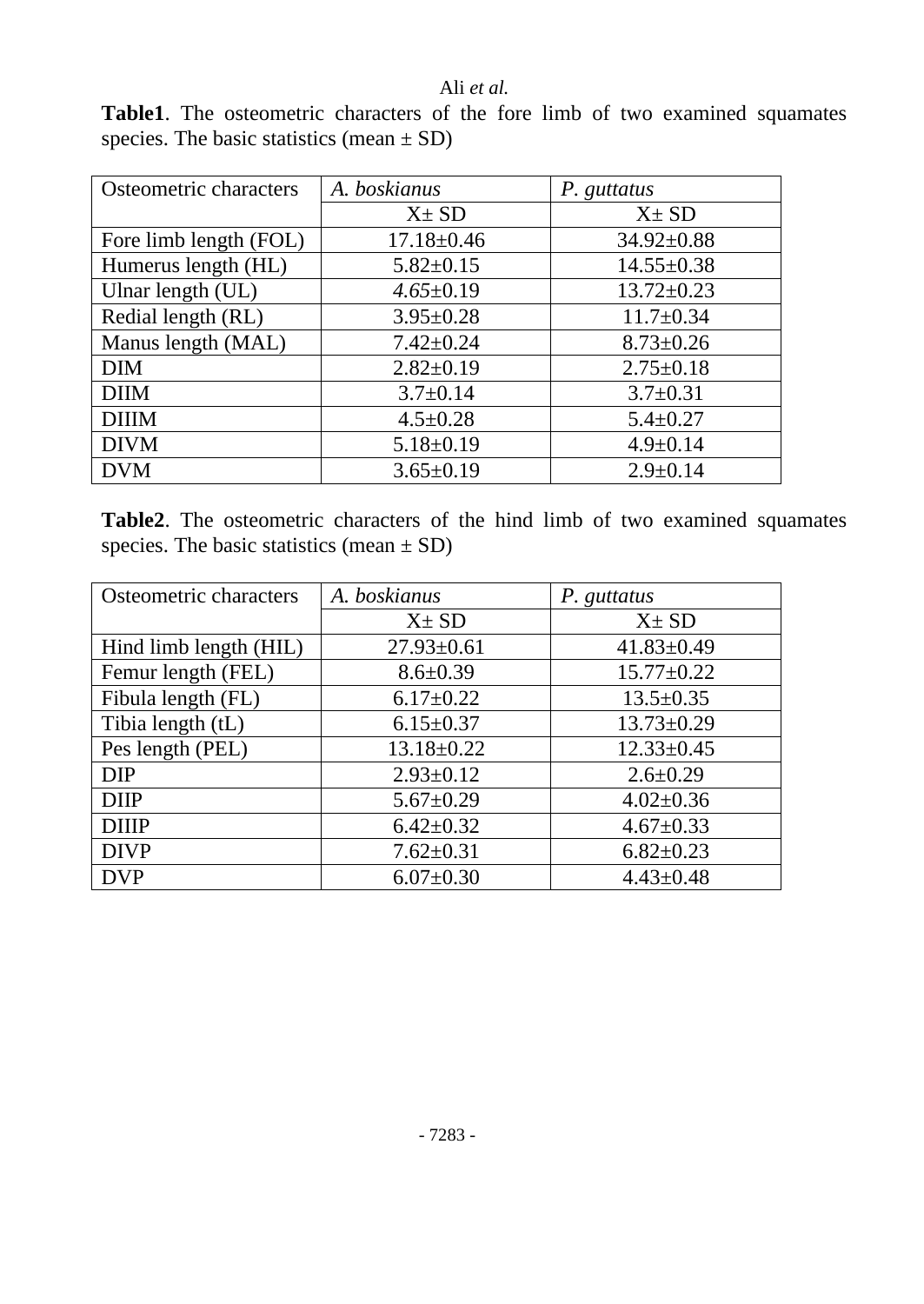

Comparative Functional Analysis of the Anatomy……

- **Fig.6**. Histogram shows the osteometric characters of the fore limb of *A. boskianus* and *P. guttatus*
- **Fig.7**. Histogram shows the osteometric characters of the hind limb of *A. boskianus* and *P. guttatus*
- **Fig.8.** Histogram shows the osteometric characters of the fore and hind limbs of *A. boskianus*
- **Fig.9**. Histogram shows the osteometric characters of the fore and hind limbs of *P. guttatus*

#### **Discussion**

The skeletal elements of both the pectoral and pelvic girdles of both studied species exhibited great similarity with little variation in the degree of calcification and fusion of some elements. In *P. guttatus*, the pectoral girdle was characterized by the presence of the paired interclavicles which was dagger in shape and partially fused with clavicles, while it was cruciform and completely fused with the clavicles in *A. boskianus*. In *P. guttatus,*  the epicoraoid was well developed, broad bony plates and fused with the interclavicles. While, in *A. boskianus* it was narrow cartilaginous, plates and overlap in the mid-line. Moreover, in *P. gutattus* two fenestrae appeared within coracoid and scapula with un-fenestrated cartilaginous sternum, while one fenestra appeared in both coracoid and sternum of *A. boskianus*. On the other hand, the pelvic girdle of *P. guttatus* exhibited complete fusions between the pubis, ischium and ilium, while in *A. boskianus* the pubis articulated posteromedially with the ischium. Similar observations were recorded in *Hemidactylus turcicus*, *Acanthodactylus scutellatus* [5] **,** Scincids [6] **.** But, in gecko in Australia, the elements of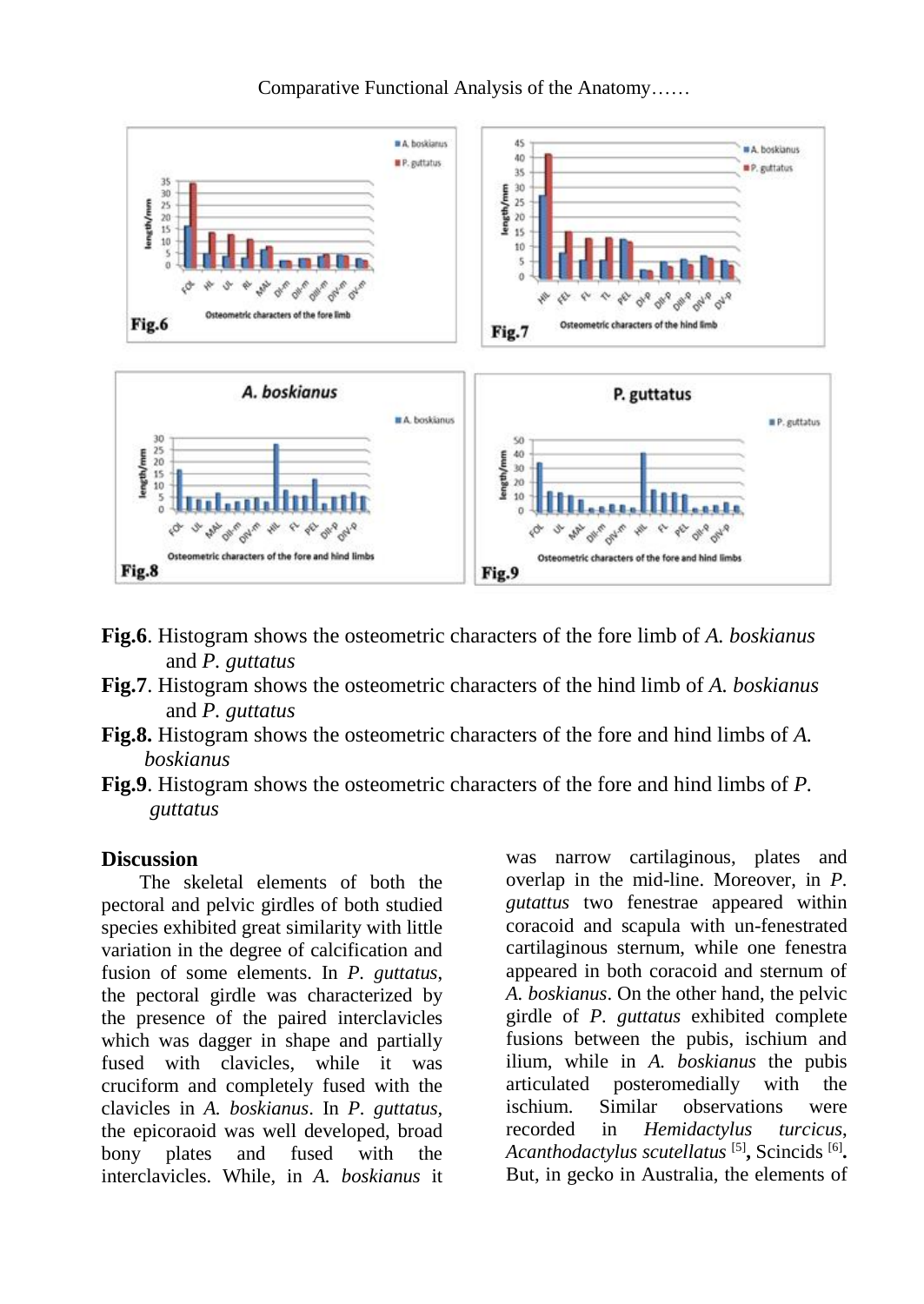pectoral girdle were fully calcified and scapula and coracoids are fused <sup>[7]</sup>.

Most noticeably in the pectoral and pelvic girdle of *P. guttatus*, increased degree of calcification was detected in most skeletal elements of both girdles and fusion between epicoracoid and interclavicle and un-fenestered sternum in the pectoral girdle as well as pubis, ischium and ilium in the pelvic girdle. That fusion between skeletal elements of both girdles in *P. guttatus* allowed welldeveloped axial musculature to produce lateral-sequence gait in which the central of mass never left the triangular of support established at any one moment during a gait cycle by three of the four limbs [8], during lateral gait of gecko, the resulting forces of retracting limbs directly toward the midline of both girdles, thereby must strengthened to receive this producer forces. Meanwhile, *A. boskianus* exhibited flexible articulation between skeletal elements of the girdles to give the limbs great freedom of movement. *A. boskianus*  is one of bipedial locomotion species living in open sandy or rocky areas. To adjust this environment it must increase in speed or posture to escape from predators. Similar conclusion was recorder by **El-Bakry** *et al.*[5] **.**

Moreover, in *A. boskianus* the pubis and ischiadic symphysis,epipubic and ischiadic process were well developed and cartilaginous while, in *P. guttatus* that process were not evident and the pubis and ischiadic symphysis were partially calcified . These results disagree with those mentioned in *Acanthodactylus scutellatus* by **El-Bakry** *et al.* [5] reported that the epipubis and ischiadic symphysis were partially calcified. **Stephenson** [7] reported that these two rudiments of the juvenile forms may not be, or may be only slightly calcified, although in older specimens, the epipubis became strongly calcified as the ischiadic symphysis region. These two elements were fully cartilaginous in the scincids *Mabuya aurata* and *Mabuya quinquetaeniata* and in several geckos [6,9] **.** However, in the present study, it was observed that the acetabulum and glenoid fossae of *P. gutattus* and *A. boskianus* were shifted postero-ventrally that follow the inwards shift in limb posture. The placement of forelimbs directly beneath the scapula shifted mechanically forces away the midline to the scapula. This gives the scapula a greater role in locomotion and weight bearing, such similar feature are established in therapsids [8] **.** In *P. gutattus* and *A. boskianus*, the forelimbs posture was near the horizontal plane, while the hind limbs in vertical plane. The crus moved near vertical the plane and resulted in a force with potential posterior and lateral components and the femur back swing parallel to the body long axis, perpendicular to the pedal long axis. **Rewcastle** [10] and **Brinkman** 11] concluded that the pes acted as an additional limb lever. **Zaff** *et al.*  $[12]$  noted that in the climber, the fore limbs became more important in the production of locomotor thrust and the maintenance of grip and documented more powerful shoulder retractor muscles in gecko and higher flexion moments across the elbow, preventing the animal from falling backwards when on vertical surfaces. These observations are parallel with the qualitative observations of **Arnold** [13] .Moreover, in *P. gutattus* both the fore and hind limbs were relatively equal in length, while the fore limb in *A. boskianus* was greatly shorter than the hind limb. Ground-dwellers had relatively long hind limb, with high tibia: femur ratios, and relatively short fore limbs. Climbers had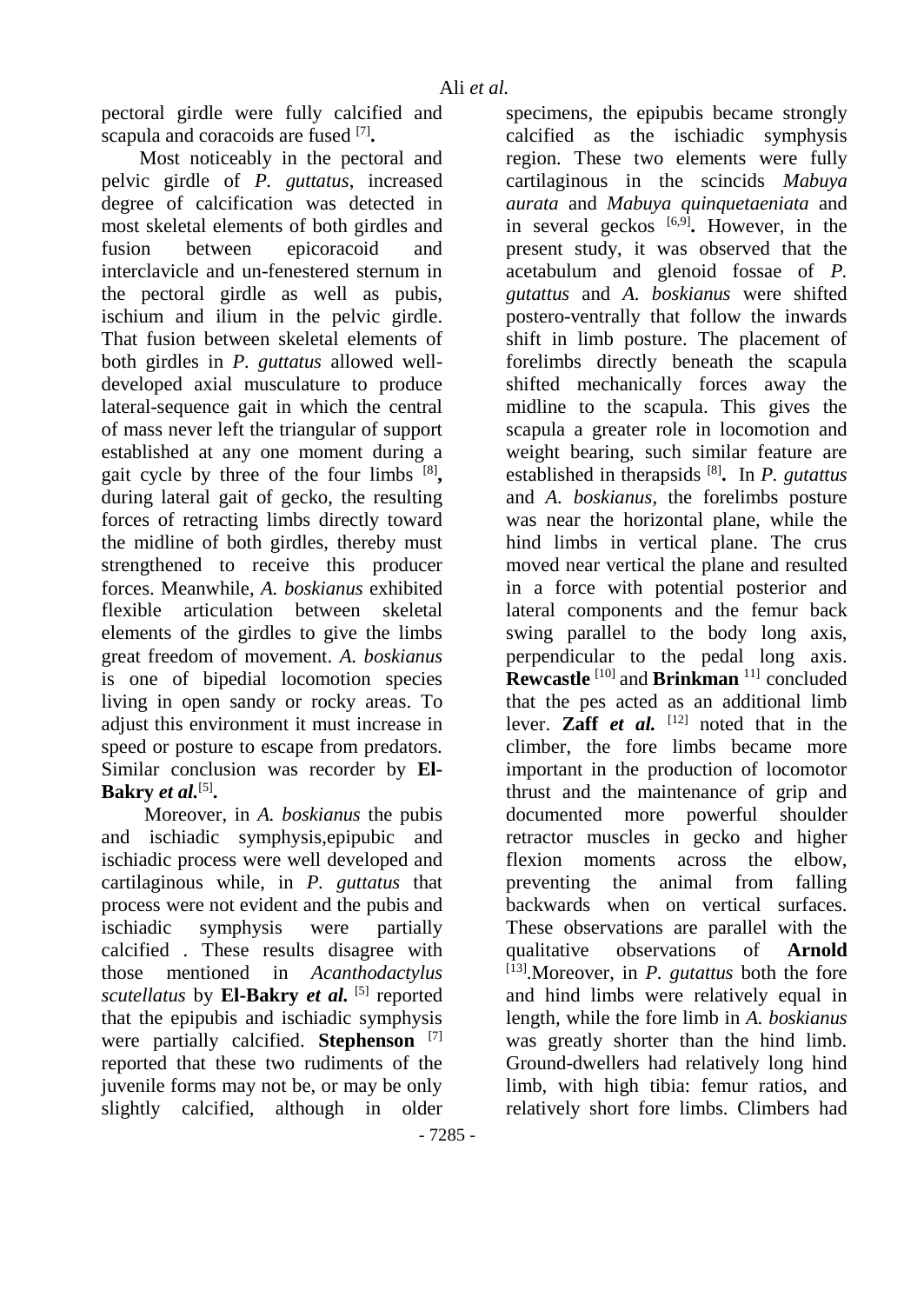relatively short limbs, with low tibia: femur ratios and equally long hind and<br>fore limbs [14]. Based on general fore limbs . Based on general biomechanical principles it can be predicted that level runners had longer limbs, moving more sagittaly to increase the stride length and elevated the body from the ground to reduce friction  $[15,16,17]$ . Climbers on the other hand, should be fit from shorter limbs and a more sprawling gait to keep the centre of mass as close to the substrate as possible  $[18-19]$ . In the present study *P. gutattus*, the limbs ended by adhesion pads. This finding is confirmed by results of **Saber** *et al***.** [20] who stated that both limbs of *P. gutattus*  ended by adhesion pads that consisted of cluster of setae while, limbs of *A. Boskianus* ended by pointed claws. In climbing gecko, the setae employed a distinctive feature in their locomotion, these setae holding the pad perpendicular to the surface.

**In conclusion** *P. gutattus* is considered as a one of climbers species has stout appendicular skeleton to support the climbing process on the vertical surface with relatively short limbs, while *A. Boskianus* is ground-dwellers and also good climbers, used their claws to walk and climbing on rocky areas. These abilities of locomotion depend on the flexibility of skeletal elements of its appendicular skeleton.

# **References**

- **1. Brana F (2003):** Morphological correlates of burst speed and field movement patterns: the behavioural adjustment of locomotion in wall lizards *(Podarcis muralis)*. Biol. J. Linn. Soc., 80: 135-146.
- **2. Nauwelaerts S and Aerts P (2002):**  Two distinct gait types in swimming frogs. J. Zool. Lond., 258: 183-188.
- **3. Glasheen J W and McMahon T A (1996):** Size-dependence of water-running

abilityin basilisk lizards (*Basiliscus basiliscus*). J. of Exp. Biol., 199: 2611– 2618.

- **4. Losos J B, Warheit K I and Schoener T W (1997):** Adaptive differentiation following experimental island colonization in *Anolis* lizards. Nature, 387: 70-73.
- **5. El-Bakry A M, Abdeen A M and Abo-Eleneen R E (2013):** Comparative study of the osteology and locomotion of some reptilian species. International J. of Biol. and Biol. Sci., 2(3): 40-58.
- **6. Mohammed M B H (1990):** Some observations on the classification pattern in the appendicular skeleton during the growth of the skink *Mabuya* (Scincidae, Reptilia). J. Egypt. Ger. Soc. Zool., 1: 197- 212.
- **7. Stephenson N G (1960):** The comparative osteology of Australian geckos and its bearing on their morphological status. Zool. J. Linn. Soc., 44: 278- 299.
- **8. Kardong K V (2009):** Vertebrates: Comparative Anatomy, Function, Evolution. 7<sup>th</sup> ed., Boston: McGraw-Hill, Amazon.London P.816.
- **9. Mohammed M B H (1988):** Calcification pattern in the appendicular skeleton of certain geckos (Gekkonidae Reptilia). Ans. Zool. India., 26: 1-20.
- **10. Rewcastle S C (1983):** Fundamental adaptations in the lacertilian hind-limb: a partial analysis of the sprawling limb posture and gait. Copeia, 1983: 467-487.
- **11. Brinkman D (1981):** The hind limb step cycle of iguana primitive reptiles. J. Zool. Lond., 181: 91-103.
- **12. Zaff A, Herrel A, Aerts P and De Vree F (1999):** Morphology and morphometrics of the appendicular musculature in geckos with different locomotor habitat. Zool. Morphol., 119: 9-22.
- **13. Arnold E N (1998):** Structural niche, limb morphology and locomotion in lacertid lizards (Squamata: Lacertidae), a preliminary survey. Bull. Brit. Mus. Nat. Hist. Lond. Zool., 64: 63-89.